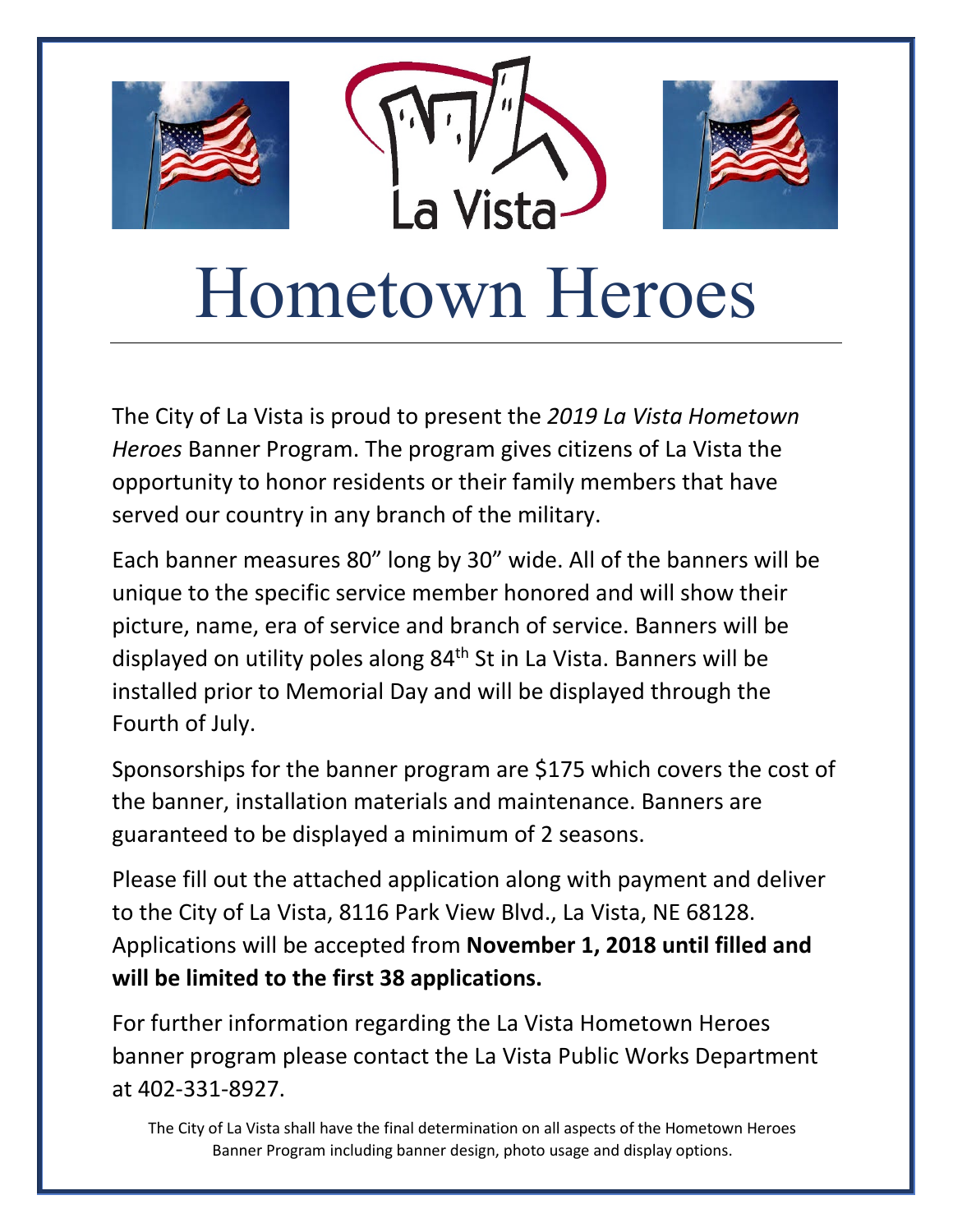## **Hometown Heroes**

**Application Form**

| I hereby grant the City of La Vista permission to use the attached photo in the<br>2019 Hometown Heroes Banner Program, to include reproduction of the photo<br>on a banner and public display of the banner. (Note: The quality of the image on<br>the banner will be dependent on the quality of the photo submitted.) |  |      |  |  |  |
|--------------------------------------------------------------------------------------------------------------------------------------------------------------------------------------------------------------------------------------------------------------------------------------------------------------------------|--|------|--|--|--|
|                                                                                                                                                                                                                                                                                                                          |  |      |  |  |  |
|                                                                                                                                                                                                                                                                                                                          |  |      |  |  |  |
| Signature                                                                                                                                                                                                                                                                                                                |  | Date |  |  |  |
|                                                                                                                                                                                                                                                                                                                          |  |      |  |  |  |
| <b>Printed Name</b>                                                                                                                                                                                                                                                                                                      |  |      |  |  |  |
|                                                                                                                                                                                                                                                                                                                          |  |      |  |  |  |

A check in the amount of \$175 must accompany the application. Multiple sponsorships will each require a separate application form.